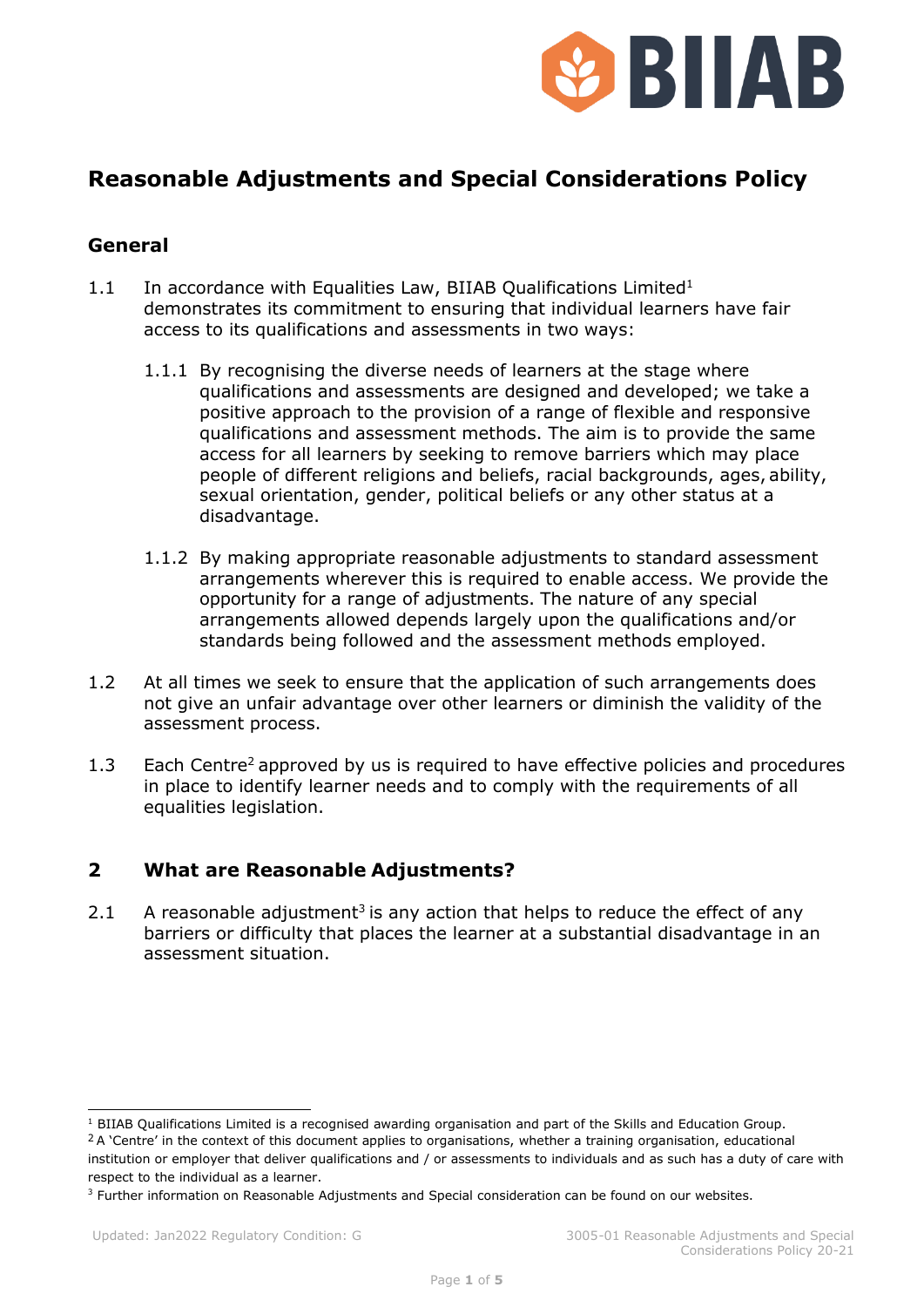

- 2.2 The general principles which are applied to our decisions about reasonable adjustments are as follows:
	- 2.2.1 The nature of the reasonable adjustment is determined according to the assessment needs of the individual learner.
	- 2.2.2 Account is taken of the learner's usual method of working.
	- 2.2.3 Arrangements are such that they accurately reflect the learner's achievement and competence to work in a sector, and do not give a misleading picture of the learner's ability.
	- 2.2.4 Arrangements do not reduce the validity and/or reliability of the assessment, and do not compromise the integrity of the assessment.
	- 2.2.5 No unfair advantage accrues to the learner where reasonable adjustments are applied.

## **3 Assessments not taken under specific Test/ Independent Assessment Conditions**

- 3.1 In these cases the Centre has greater flexibility to be responsive to an individual learner's needs and to choose an assessment activity and method that will allow the learner to demonstrate attainment.
- 3.2 In these types of assessments the learner may meet the specified Assessment Criteria in any way that is valid. The Centre may present assessment materials or documents in a way that reflects the learner's normal way of working but still enables him or her to meet the specified Assessment Criteria.
- 3.3 Materials do not have to be in written format unless specified by the assessment requirements. The learner may use any mechanical or electronic aids that are available in the workplace, or which are commercially available, in order to demonstrate competence. This includes specially adapted equipment or assistive technology.
- 3.4 For example, a learner may present their evidence through the medium of Braille, via a recording or on video. Alternatively, oral questioning or witness statements may replace written responses. Where evidence is produced in Braille or signed onto video, it is the Centre's responsibility to ensure that a person who is suitably qualified in Braille or sign language is available to translate the material for the internal verifier and External Moderator.
- 3.5 Please note that English must be the language of assessment for all our qualifications, except where British Sign Language (BSL) is allowed.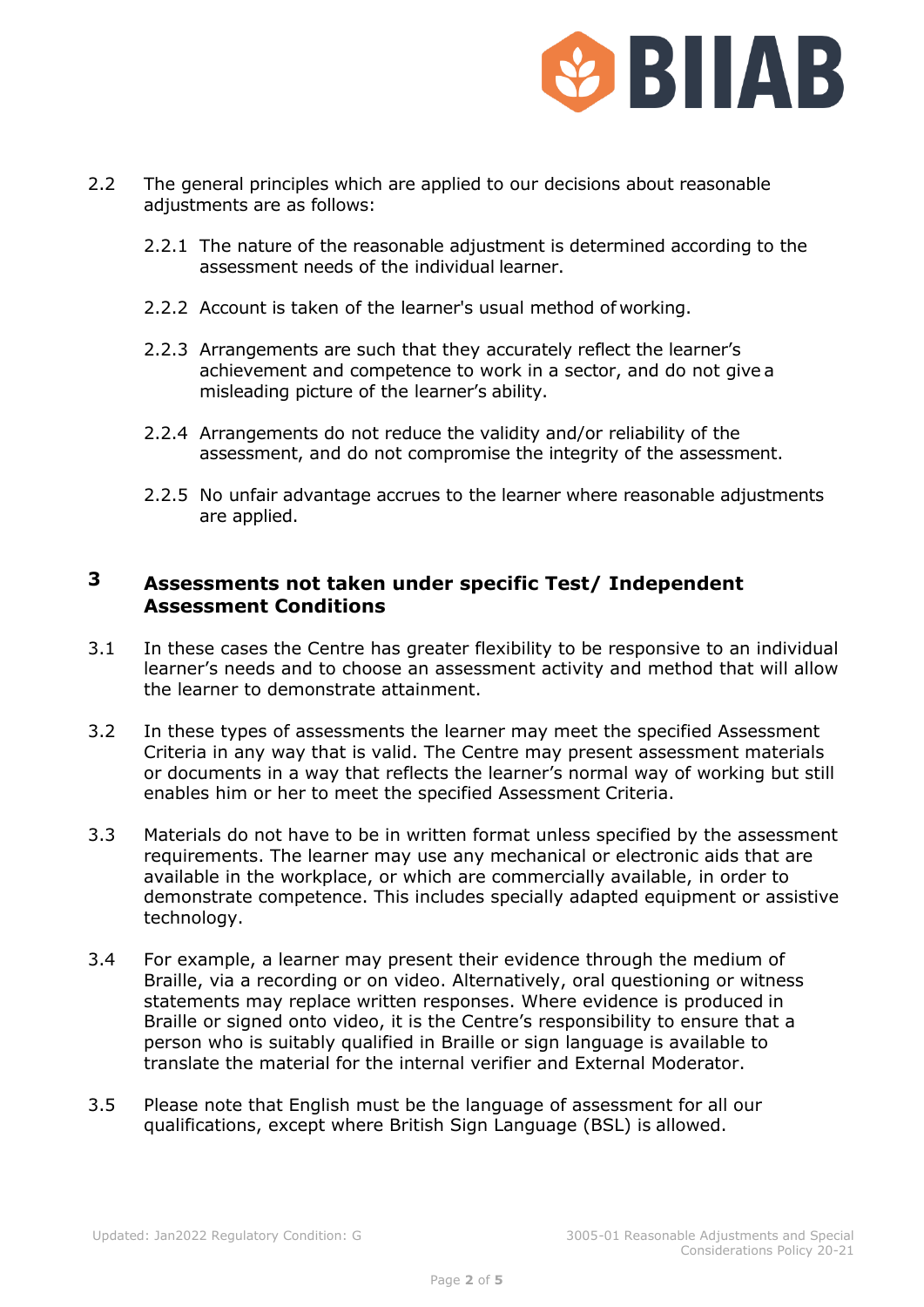

- 3.6 The learner must fulfil the demands of the criteria regardless of the method used to obtain the evidence. The assessment criteria must not be amended, reworded or omitted, and the adjustments must not give the learner an unfair advantage over others.
- 3.7 Centres must always pay specific attention to the requirements of the assessment and adjustments must not be made in the following circumstances:
	- A human reader must not be allowed where the assessment is testing the learner's ability to read independently;
	- A human scribe must not be allowed where the assessment is testing the learner's ability to write independently;
	- A practical assistant must not be allowed where the assessment is testing an individual's practical competence or skills.
- 3.8 The outcome produced by the learner must at all times:
	- meet the requirements of the specifications regardless of the process or method used;
	- be as rigorous as assessment methods used with other learners;
	- be assessable;
	- be able to be authenticated and moderated/verified.
- 3.9 Centres are expected to log all cases of Reasonable Adjustments applied to internal assessments and make these available to the External Quality Assurer.

# **4 Assessments / Tests taken under Specific Conditions**

- 4.1 Where invigilated tests or assessments are required, the Centre is required to seek permission for any Reasonable Adjustments prior to the assessment/test taking place.
	- For Independent Assessments 28 working days prior to the assessment date;
	- For timed paper tests 28 working days prior to the test date.
	- For onscreen tests 5 working days prior to the test date.
- 4.2 Requests for Reasonable Adjustments must be made on Form RA2 Centre Application for Reasonable Adjustments. Please consult our website for guidance on how to apply.
- 4.3 We will consider all reasonable adjustment requests, and the decision to accept or reject them will be confirmed to the centre within 5 working days of receipt.
	- 4.3.1 To appeal against any rejection please consult our Enquiries and Appeals Policy.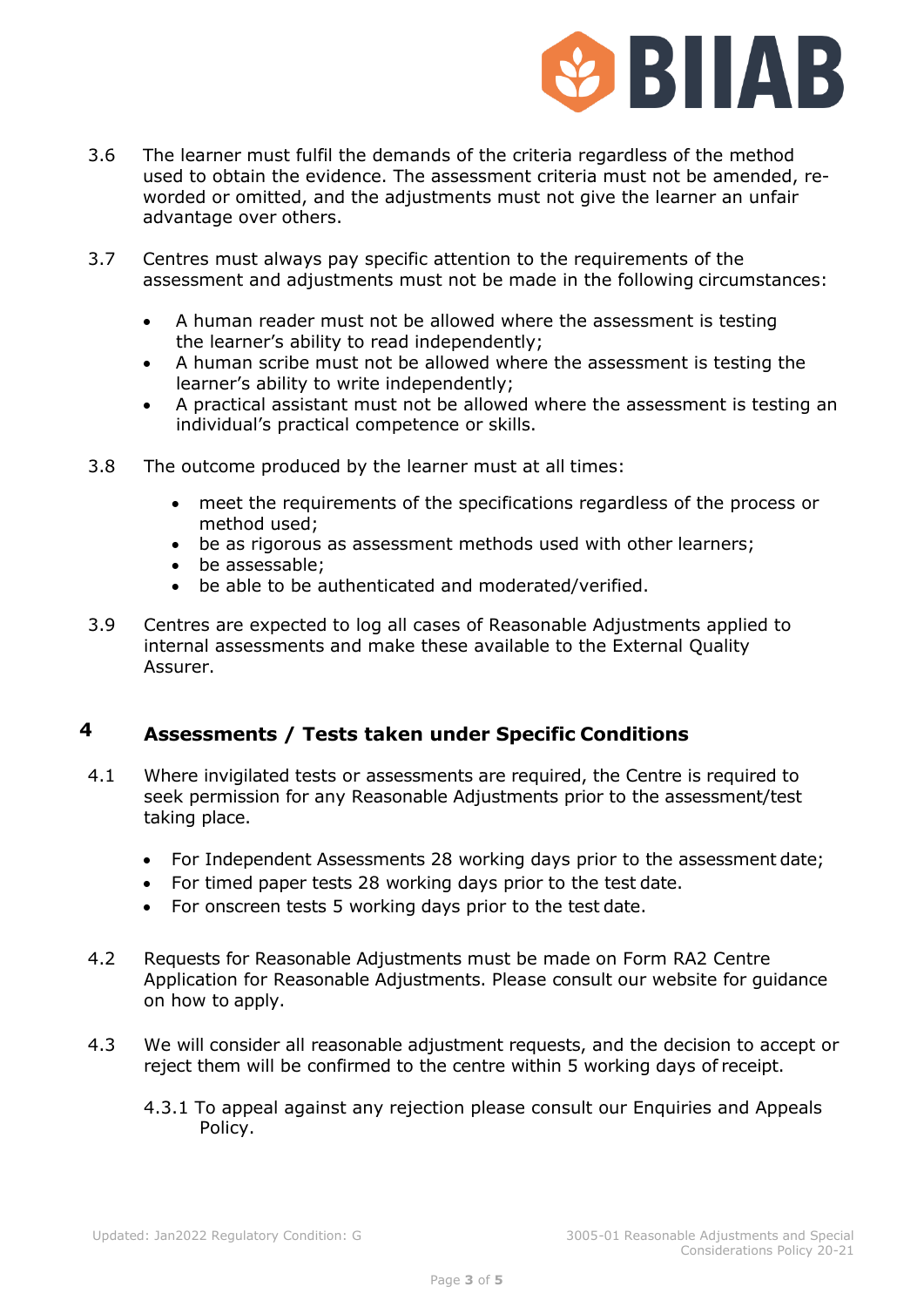

- 4.4 Centres are expected to confirm that any reasonable adjustments approved are actually applied during the timed external assessment.
	- 4.4.1 We may ask Centres to explain why approved adjustments were not implemented.

## **5 Special Consideration for External Tests/ Independent Assessment**

- 5.1 Special Consideration<sup>5</sup> may be given to candidates who have suffered temporary illness, injury or adverse circumstances immediately before or during an assessment that may have affected their performance.
	- 5.1.1 Applications for Special Consideration must be made by the Centre on form RA3 Application for Special Consideration, within 10 working days of the external/independent assessment date.
- 5.2 Adjustments to marks, if made, will be small in these circumstances, and will be applied according to the severity of the difficulty faced by the candidate.

Adjustments will not be applied if:

- 5.2.1 an assessment requires the demonstration of competence or is a licence to practice;
- 5.2.2 the assessment plan/strategy does not allow it;
- 5.2.3 there is a viable alternative to re-sit the assessment;
- 5.2.4 outside the timescales for applying;
- 5.2.5 results have already been validated and confirmation issued.
- 5.3 In the case of lost or damaged work, applications for Special Consideration must be made by the Centre on form RA3 Application for Special Considerations, as soon as the loss or damage has been notified or discovered.
- 5.4 Each request for Special Consideration will be judged on its own merit and in line with the criteria published in our centre quidance.<sup>6</sup>

<sup>5</sup> See Centre Guide to Reasonable Adjustments and Special Consideration on the website.

<sup>&</sup>lt;sup>6</sup> Centre Guidance when applying for Special Arrangements on the website